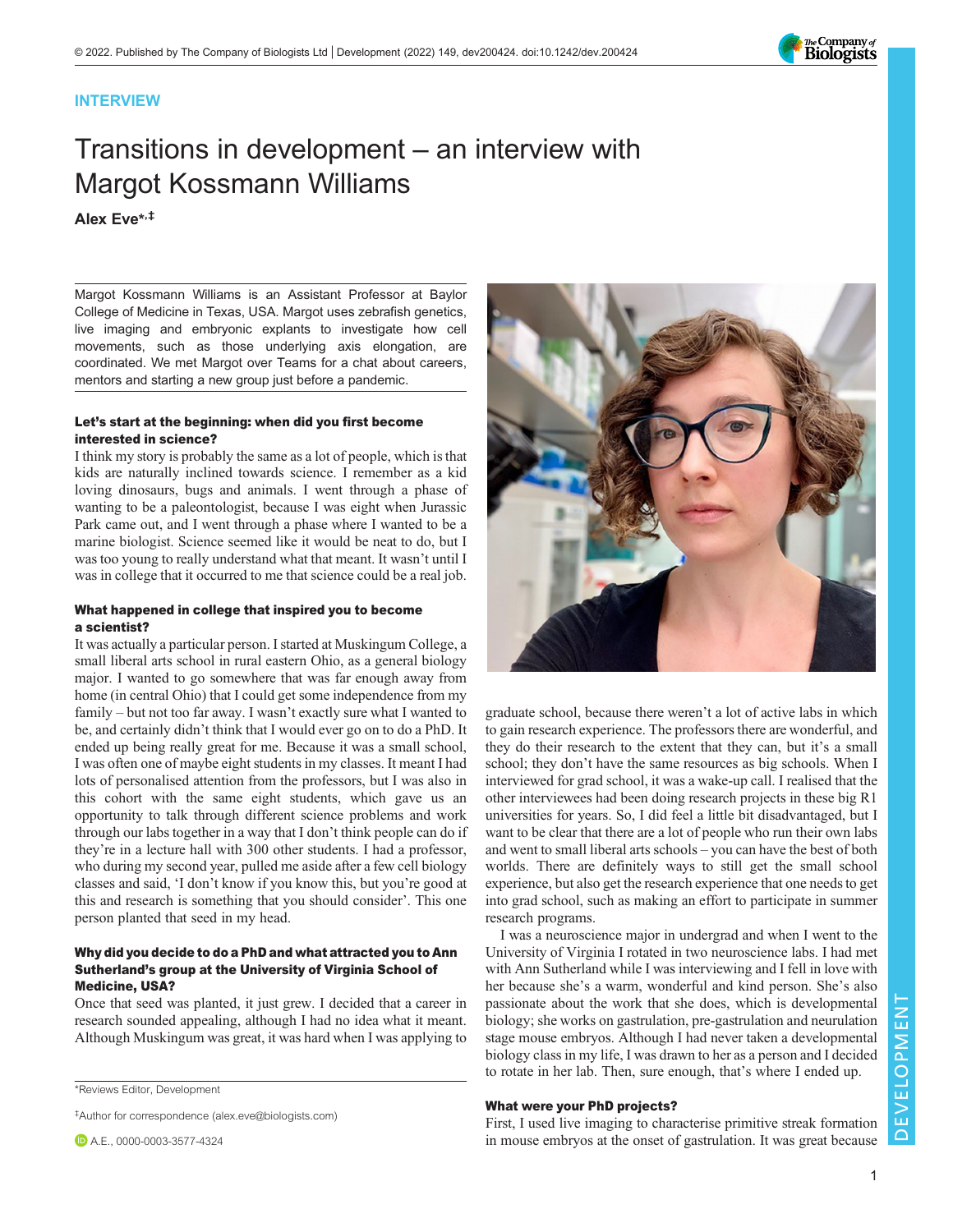I overlapped with a more senior graduate student, Wei Wei Yen, who was co-mentored by both Ann Sutherland and Ray Keller. Through this collaboration, they became interested in murine gastrulation cell movements and had developed wonderful techniques to study them within live mouse embryos on a confocal microscope. While Wei Wei was studying convergence and extension movements during gastrulation, I started looking slightly earlier at primitive streak formation, using those same culturing and live-imaging techniques [\(Williams et al., 2012\)](#page-3-0). Once those projects were done, Wei Wei and I both worked on another project characterising mouse neural plate morphogenesis, which I finished up after she graduated [\(Williams et al., 2014\)](#page-3-0).

#### Your first paper was published in Development. How was that experience?

I was a second year graduate student when that paper was published [\(Yen et al., 2009](#page-3-0)). Wei Wei was the first author, but I contributed a figure or two to that paper, and helped with the revisions. When they first submitted the paper, I was pretty clueless because I was very new. I got a real taste of what the publishing process was like during the revisions; all of a sudden it was all hands on deck. I remember it being frantic, but fun and exciting. I think it was a positive experience and a crash course in the publishing process.

## For your postdoc, you joined Lilianna Solnica-Krezel's group at Washington University School of Medicine, USA. What did you work on during that time?

There's been so much beautiful work done to characterise morphogenetic cell movements, thanks to the many live imaging techniques available. It is amazing to me that individual cell behaviours can shape the whole embryo, but how do they coordinate those movements? I knew I wanted to stay in development and I really wanted to learn more about the coordination of these morphogenetic cell movements in both space and time. As soon as I met Lila, I knew I needed to work with her. Lila's group does a lot of live imaging in zebrafish, which I was really excited to learn; zebrafish and confocal microscopy are just a match made in heaven. The project that I joined the lab to work on actually didn't pan out because the mutant didn't have the phenotype that we were expecting, which I think happens to a lot of people. When that didn't work out, I was a little bit deflated. I was struggling to know what to do next. Then, I took on a project on the ugly duckling mutant, which has disrupted convergence and extension during gastrulation. A former postdoc had done a lot of work characterising this mutant, but then ended up leaving the lab, so I came in to wrap up the project. It ended up being a very different story than we expected, which was neat ([Williams et al., 2018](#page-3-0)). Meanwhile, I was able to start percolating the project that I wanted to take with me. My hope at that point was to go and start my own lab and that's when I transitioned into my second project. I started looking at Nodal signalling, using the *one-eyed pinhead* mutant, because Nodal is required for both embryonic patterning and morphogenetic movements. My question was: how is patterning along the anterior-posterior axis translated into extension along that same axis?

## During that time, you received a NIH Pathway to Independence Fellowship (K99). How did that come about?

The K99 is almost a mythical entity; when we all start our postdocs, it's like 'maybe one day I can get a K99!' It wasn't until I started working on my second postdoctoral project that I realised I might actually have a chance. The biggest thing is finding a project, not

just the project that you're working on in the lab, but something that you can really envision for the future of your career. I knew that it wasn't going to be funded the first time around, but I wrote it up anyway because I wanted to get feedback. I would advise people to figure out when your last cycle of eligibility is (based on when you got your PhD) and then calculate back from that, so that you have time to submit twice. Just as I suspected, my application was not funded the first time around – it shouldn't have been – but I was able to get feedback from reviewers that really helped me strengthen it. So, when I turned it around for a resubmission it actually was funded, which was wonderful.

## At what point did you start looking for independent positions?

I started looking in the fall of 2018. I tried to make sure that I had my application package pretty much put together before most of the jobs came online, so that I could apply to them when the deadlines came. Applying to get a new job is a full-time job! I cast a very wide net. I ended up applying for almost 50 jobs, which is not uncommon. I applied to essentially any position that had 'biology' in the name, particularly developmental biology, but there aren't a lot of developmental biology departments around anymore. It's a lot of effort – and it's worth it – but be aware it takes time.

## Why did you choose to accept a position at Baylor College of Medicine?

I think the biggest choice for me, and I suspect for many people, was deciding between a medical school and a school of arts and sciences. There are definitely upsides, as well as downsides, to both. I had always assumed that I would end up in a school of arts and sciences, because my work is fundamental and I love teaching. But when I received this offer from Baylor, it ended up being my future colleagues and the resources available that sold it. For example, we have a lot of other biomedical research institutes close by and lots of core facilities.

The approach that I took was to hire the people for themselves, and not for the skill set. You can teach a person skills, but you can't teach somebody to have a good attitude!

## How was it setting up your lab in 2019?

It was equal parts fantastic and terrifying. It was wonderful because it's surreal and fun to say, 'wow, this is my lab and I get to decide what the priorities are, what the first experiments are'. Bringing people in for the first time was also really wonderful. I had a graduate student who joined right away, followed by a technician and then a postdoc. To start passing along the skills, and more importantly the passion, was really fun, particularly because developmental biology is not something that people usually have a strong foundation in. To be around somebody who's never really thought about how amazing embryos are and then, over the course of an 8 week rotation, to see them come around and say, 'oh my gosh, embryos are amazing!' – that was really fun.

There were some challenging parts, of course, and it was not made easier by the pandemic because everything shut down about 4 months after I started my lab. I imagine that a lot of people at all stages of their career were negatively impacted by the pandemic. It was pretty disruptive to have our research completely shut down, but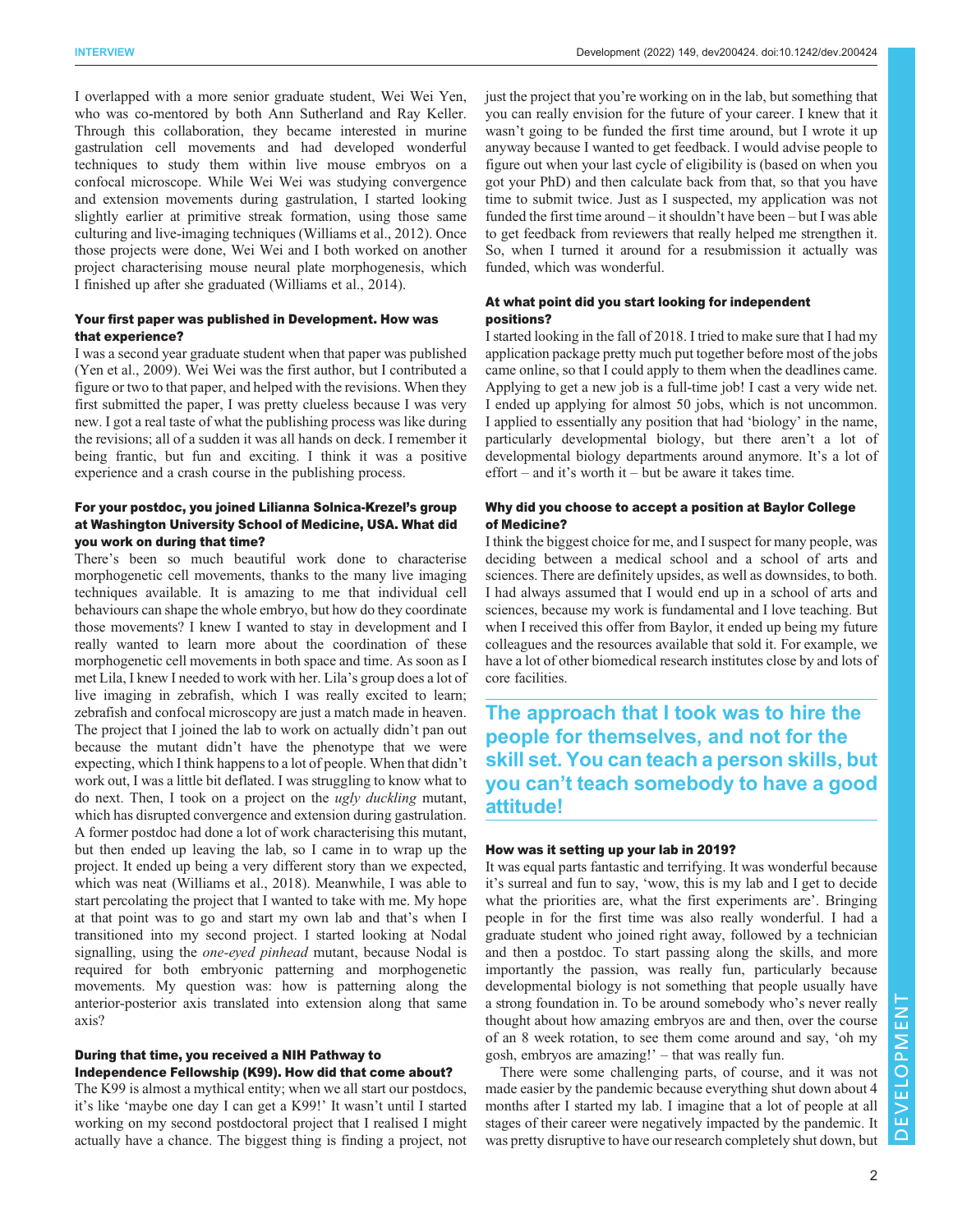at least I got in, got my freezers ordered and stocked up on pipette tips before the current global shortage of these things. The hardest thing was trying to keep a brand new group together, to have it feel like a lab unit. We met a lot virtually – and maybe my group thought it was annoying that we would check in every day – but I just wanted to anchor people and let them know that they had a lab home. One of the most challenging parts for me was making the transition from being bench focused as a postdoc to suddenly wearing a lot of different hats. The administrative stuff, the teaching stuff, the training, the hiring – all of these things were not part of my formal training before. It can be a bit overwhelming but, ultimately, it's been fun.

#### What approach do you have for hiring new people?

The approach that I took was to hire the people for themselves, and not for the skill set. You can teach a person skills, but you can't teach somebody to have a good attitude! I think if you can find somebody who is excited and passionate, bring them in because that's the kind of energy you want in the lab, then you can teach them to do whatever it is they need to do.

#### What are your views on mentorship?

I have strong opinions about mentorship. For those of us who didn't have scientists in our family, and didn't really know how to navigate the academic environment, having people who are willing not only to provide advice to us, but also to advocate for us, is so important. A great mentor is not just somebody who tells you what you should do. It's somebody who actually puts their time and effort into contributing to their mentee's success. I've been incredibly lucky to have multiple different mentors throughout my career, who have both provided great advice, but also really advocated for me in a way that I think I probably wouldn't have succeeded if it weren't for their help. I really want to be a good mentor to my trainees, because I benefited enormously from this wonderful mentorship and I really want to pay it forward.

#### Do these views contribute to your lab philosophy?

It's all about keeping things in perspective. I don't think that my biggest influence will be via the science itself; I expect that my biggest influence will be on people. If I can train people to do rigorous research and design experiments well but, more importantly, to love science, I will have done my job. Regardless of what trainees in my lab are working on, it's more satisfying to know that they came out of grad school feeling positive about academia and science. So, that leads to the lab philosophy that people have to come first. Yes, our science is important and, yes, we'll do the best science we can, but the training and education that people receive is the most important thing.

# One of the best pieces of advice I can give is that you don't have to do it alone

## Do you have any tips for people starting their own group?

One of the best pieces of advice I can give is that you don't have to do it alone. If you have a good network of people from your postdoc or even within the structure of your new position, those people are generally willing to help you, if you reach out to them. I had several colleagues during my postdoc who were both formal and informal mentors to me, and I relied on them a lot. One of the other things that made the transition easier was having really great administrative folks in Baylor. I can't stress enough: when looking for jobs, look

for a place with a really strong administrative structure. These people are amazing; they know the ins and outs of these institutions in a way that I never will. Something else to remember is that there's more than one right way to succeed in science. As you embark on your job-search journey, you're going to get a lot of advice from people. Almost all of it is good and well intentioned, but that doesn't necessarily mean that it's right for each of us. It actually caused me a lot of anxiety to try to follow everyone's advice exactly. I felt better when I was able to let go of that stress and do things in my own way.

## What are the research themes in your group at the moment?

I'm interested in the coordination of embryonic cell movements in both space and time, which we are studying in the context of embryonic axis extension during gastrulation. We are using zebrafish embryos, as well as this cool zebrafish embryo explant system, which is something that I started during my postdoc based on techniques that were developed in the lab of Christine and Bernard Thisse ([Xu et al., 2014\)](#page-3-0), and Hazel Sive before that [\(Sagerström et al., 1996\)](#page-3-0). We isolate the animal-most cells of the blastoderm, and then we can give them different signals to see how they respond. It's an excellent system to test for molecules that are not only necessary but also sufficient for some of these embryonic cell behaviours. We are also following up on Nodal signalling, specifically its role in morphogenetic cell movements independently of its better understood roles in tissue specification. We have a list of candidates that we're working with now to identify the molecules that function downstream of Nodal signalling and bridge that gap between patterning and morphogenesis, which we term 'molecular translators'. Finally, since I joined Baylor, we also have a couple of new collaborations in which to apply this fundamental knowledge about morphogenesis to neural tube closure defects. These collaborations are great and they're taking us in new and interesting directions.

## How did you carve your research niche?

When I started in grad school, I read all these papers about morphogenetic cell movements. There has been some absolutely fantastic and mind blowing work done over the past several decades, figuring out exactly what these cells are doing. But I always wanted to know a little bit more. There was this gap: the cells are executing these complex behaviours, and it's incredible, but how do they all know to coordinate together to make an embryo? It's such a huge question and I know I'm not going to come in and solve this by myself but, if I could take a small bite out of it, I would be happy. I hope the niche that we've made is to take some of these wellknown factors (like Nodal), but try to think in a slightly different way about what their roles in morphogenesis might be.

## What excites you in your field at the moment?

I am in awe of all the work that's been done recently in the field of synthetic morphogenesis. Not only can people make all of these different embryonic cell types in a dish, but they're now able to make tissue-appropriate structures and undergo tissue-appropriate morphogenesis. I think that's absolutely remarkable.

## Have you ever considered a non-academic career path?

For a long time, I strongly considered teaching at a smaller school, similar to the college that I went to. The biggest reason for that was because, like I said, I attribute my entire entrance into the academic world to this one professor who recognised an aptitude in me and was kind enough to say something. The idea of being that person – even just for one other student – is so appealing to me.